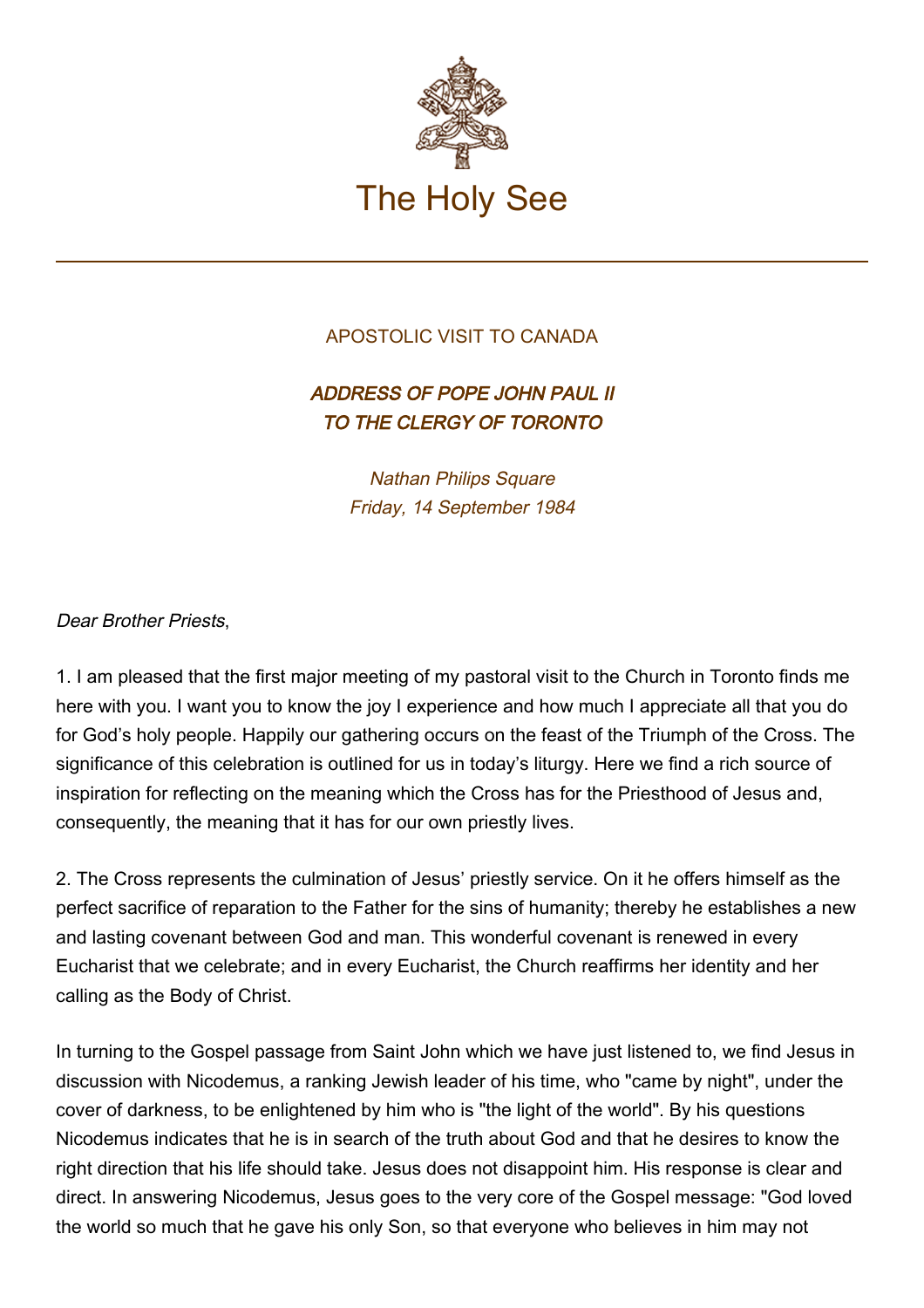perish, but may have eternal life" (Io. 3, 16).

The lifting up of the Son of Man on the Cross is a sign of the Father's love. Jesus confirms this when he says: "The Father loves me because I lay down my life in order to take it up again" (*Ibid.*) 10, 17). At the same time the Cross demonstrates Jesus' loving filial obedience to the Father's will: "My food is to do the will of the one who sent me, and to complete his work" (Ibid. 4, 34). The Cross is truly a sign of divine love - but a divine love that the Son shares with humanity.

This love symbolized by the Cross is profoundly pastoral, for by it everyone who believes in Christ gains eternal life. Upon the Cross the Good Shepherd "lays down his life for the sheep" (Ibid. 10, 11). Jesus' act of dying on the Cross is the supreme ministerium, the highest act of service to the community of believers. The Sacrifice of Jesus expresses more eloquently than human words the pastoral nature of the love that Christ has for his people.

The Cross represents the will of the Father to reconcile the world through his Son. Saint Paul summarizes for us the reconciling mission of Christ when he writes: "God wanted all perfection to be found in him and all things to be reconciled through him and for him, everything in heaven and everything on earth, when he made peace by his death on the cross" (Col. 1, 19-20).

 The Cross not only stands over the ecclesial community that is gathered in faith, but its sphere of influence extends to "everything in heaven and on earth". The power of the Cross is the reconciling force that directs the destiny of the whole of creation. Our Lord reveals the centre of that reconciling power when he says, "And when I am lifted up from the earth, I shall draw all men to myself" (Io. 12, 32). The reality of the Cross profoundly affects our contemporary society with all its technological skills and scientific achievements. It is through the Priesthood of Christ that this society will reach its ultimate destiny in God.

3. As the meaning of Christ's Priesthood is discovered in the mystery of the Cross, so too the life of the priest derives its sense and purpose from this same mystery. Since we share in the Priesthood of the Crucified Jesus, we must realize more and more each day that our service is marked by the sign of the Cross.

The Cross reminds us priests of God's great love for humanity and of God's personal love for us. The greatness of that love is communicated first of all in the gift of new life that each Christian receives through the saving waters of Baptism. This wonderful expression of divine love continually fills the believer with gratitude and joy.

And how marvellous is that gift which Jesus offers to certain men - for the benefit of all - of sharing in his ministerial priesthood. Which of us priests cannot but find in that call an expression of God's deep and personal love for him and for the whole Church that he is called to build up through a specific ministry of word and Sacrament?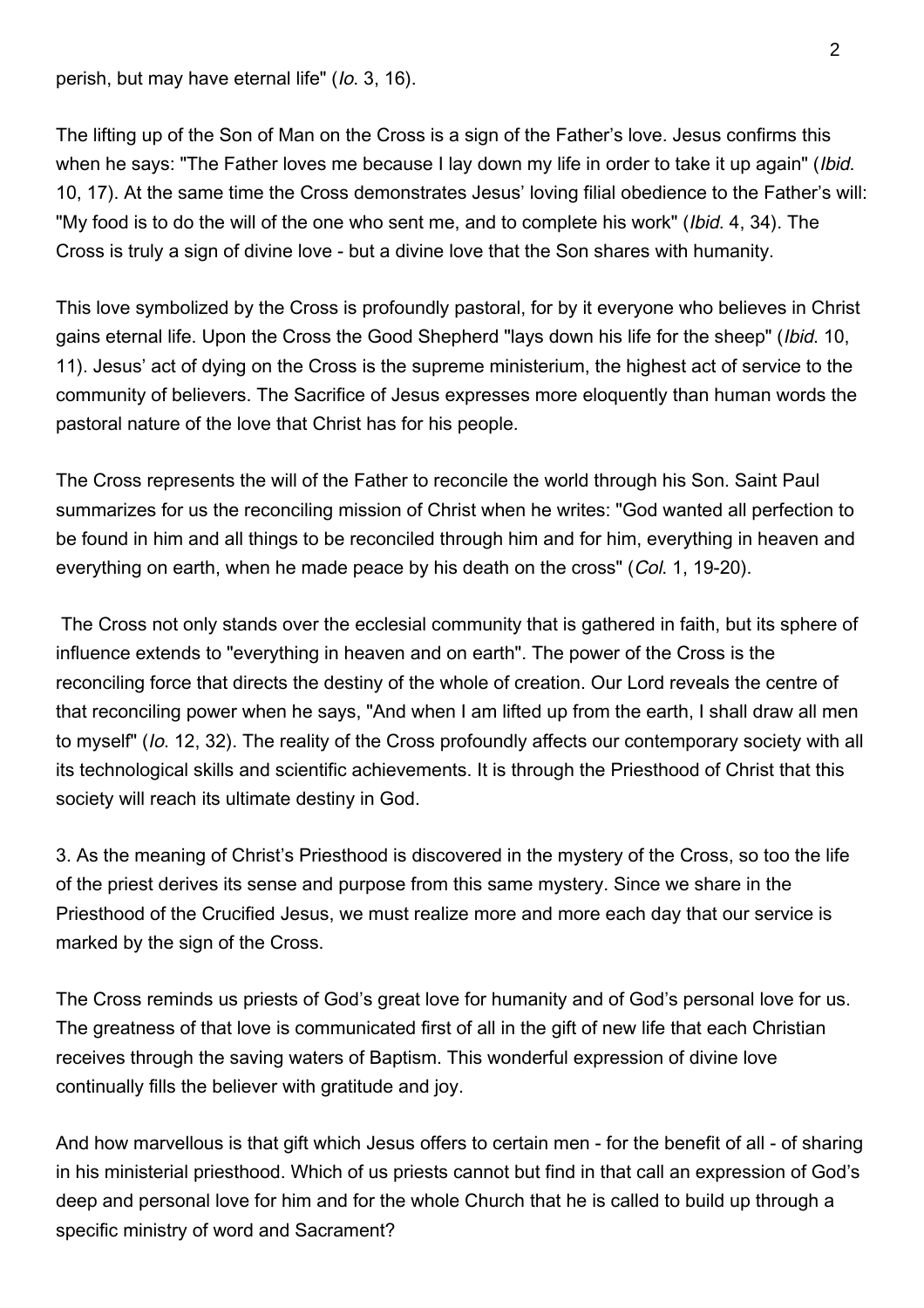Knowing that we have been called to join our lives to the redeeming mission of Jesus, each of us senses his own unworthiness in being ordained a "man of God" for others. This realization leads us to seek a greater dependence on God in prayer. In union with Christ in prayer, we find the strength to accept the Father's will, to respond joyfully to Christ's love and thereby to grow in holiness. In this process, the shadow of the Cross falls across our whole existence as priests, urging us to imitate Christ himself with ever greater generosity. Throughout this struggle, the words of Saint Paul constantly echo in our hearts: "Life to me, of course, is Christ" (Phil. 1, 21).

4. As priests we also see in the Cross a symbol of our own pastoral service to others. Like the High Priest in whose name we act, we are called "not to be served but to serve" (Matth. 20, 38). We are charged with shepherding the flock of Christ, to lead it "it paths of righteousness for his name's sake" (Ps. 23, 3).

Our primary service as priests is to proclaim the Good News of salvation in Jesus Christ. We communicate this message, however, not "in terms of philosophy in which the crucifixion of Christ cannot be expressed", but through "the language of the cross", which is "God's power to save" (1 Cor. 1, 17-18). Effective preaching requires that we be imbued with the mystery of the Cross through study and through daily reflection on God's word.

Our priestly service finds its most sublime expression in the offering of the Eucharistic Sacrifice. Indeed, the Eucharistic Sacrifice is the sacramental proclamation of the mystery of salvation. In this sacred action we make present, for the glory of the Most Holy Trinity and for the sanctification of the people, Christ's Sacrifice on the Cross. The Eucharist brings the power of Christ's death on the Cross into the lives of the faithful: "Until the Lord comes, therefore, every time you eat this bread and drink this cup you are proclaiming his death" (Ibid. 11, 26).

The Eucharist is the very reason for the priesthood. The priest exists in order to celebrate the Eucharist. In the Eucharist we find meaning for everything else we do. We must, therefore, be attentive to this great gift entrusted to us for the good of our brothers and sisters. We must reflect deeply on what it is we do as we celebrate the Eucharist, and how this action affects our whole lives.

For Holy Thursday 1980, I shared this thought with the Bishops of the Church in a letter addressed to them: "The priest fulfils his principal mission and is manifested in all his fullness when he celebrates the Eucharist, and this manifestation is more complete when he himself allows the depth of that mystery to become visible, so that it alone shines forth in people's hearts and minds through his ministry" (Ioannis Pauli PP. II, *[Dominicae Cenae](https://www.vatican.va/content/john-paul-ii/en/letters/documents/hf_jp-ii_let_24021980_dominicae-cenae.html)*, 2, die 24 febr. 1980: Insegnamenti di Giovanni Paolo II, III, 1 (1980) 583).

Through his love for the Eucharist the priest inspires the laity to exercise their own distinctive and important role in liturgical worship. He also makes this possible by actuating the charism of his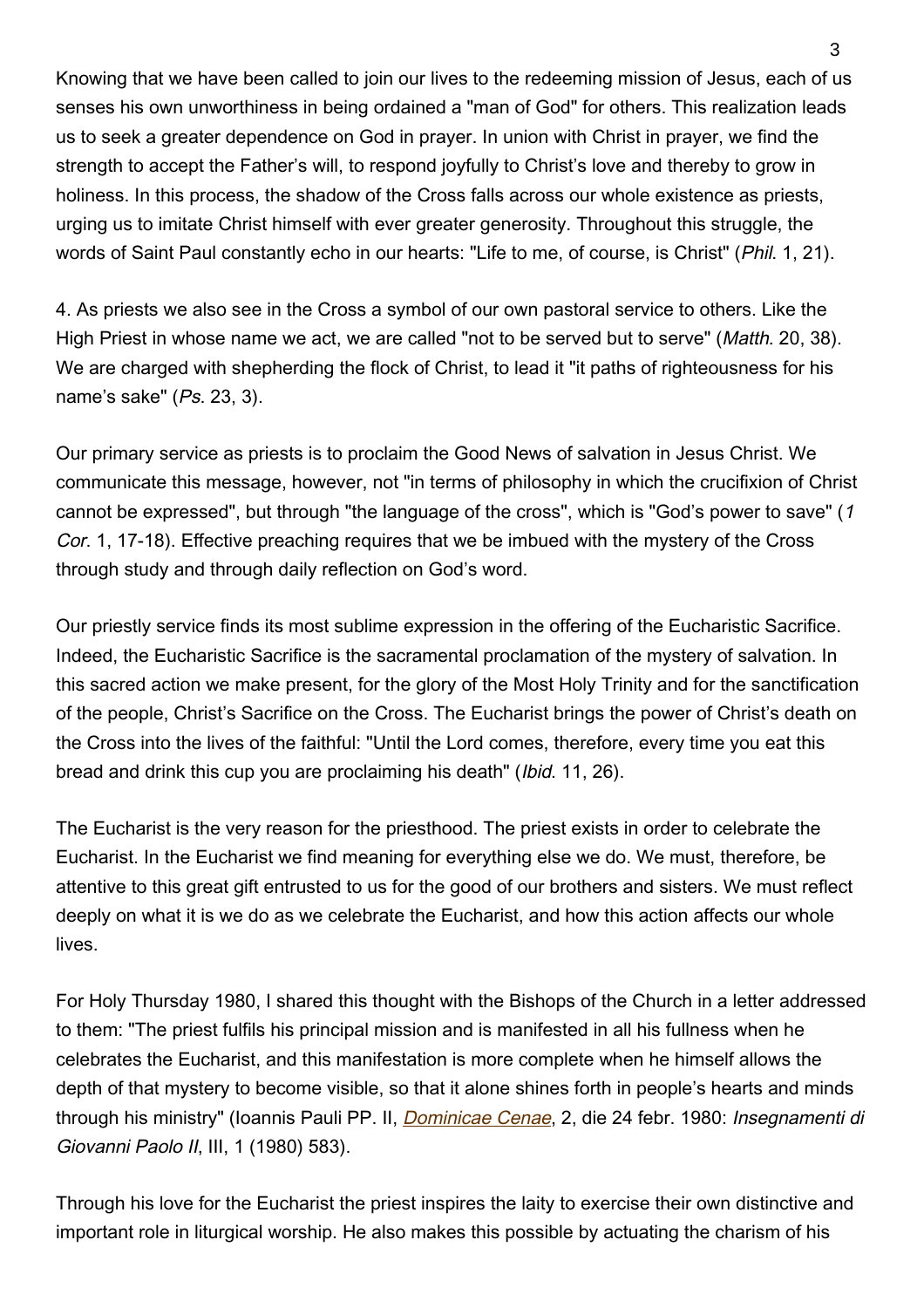own ordination. In his pastoral letter on the Priesthood, Cardinal Carter describes this aspect of the priest's role: "Its function is to summon the People of God to their own high responsibility . . . to offer that sacrifice of praise which should leaven their lives and through them the world. This the priest must do in persona Christi" (Card. Carter, Epist. Past., V, 7).

In a word, priests lift up Christ in the midst of the assembly so that, under the sign of the Cross, the assembly may be built up in unity and in love and give witness to the world of Christ's redeeming love.

5. Under the sign of the Cross, we know that certain sacrifices will be demanded of us. This does not surprise us because Christ's way of performing pastoral service is the way of the Cross. At times we may encounter discouragement, loneliness, even rejection. We may be asked to give of ourselves to a point that we feel completely depleted of our energy. We are regularly asked to be understanding, patient and compassionate with those with whom we may disagree and with everyone we encounter. Yet we accept these demands, with whatever sacrifices they may involve, in order to be "all things to all men in order to save some at any cost" (1 Cor. 9, 23). And we accept what is demanded, not begrudgingly, but willingly, yes, joyfully.

Our priestly commitment to live a celibate life "for the sake of the kingdom of heaven" is likewise embraced for the benefit of others. Allow me to repeat what I wrote to the priests of the world in my Holy Thursday letter of 1979: "Through his celibacy, the Priest becomes the 'man for others', in a different way from the man who, by binding himself in conjugal union with a woman, also becomes, as husband and father, a man 'for others' . . . The Priest, by renouncing this fatherhood proper to married men, seeks another fatherhood and, as it were, even another motherhood, recalling the words of the Apostle about the children whom he begets in suffering. These are children of his spirit, people entrusted to his solicitude by the Good Shepherd . . . The pastoral vocation of priests is great . . . The heart of the priest, in order that it may be available for this service, must be free. Celibacy is a sign of a freedom that exists for the sake of service" (Ioannis Pauli PP. II, Epistula ad universos Ecclesiae Sacerdotes, adveniente Feria V in Cena Domini, 8, die 8 apr. 1979: Insegnamenti di Giovanni Paolo II, II (1979) 854 s.).

6. Et nous prêtres, nous reconnaissons aussi dans le mystère de la Croix la puissance de réconciliation que le Christ exerce sur toute la création. Nous croyons que la Croix du Christ présente à la société contemporaine - avec ses découvertes scientifiques et son progrès technologique, avec son aliénation et son désespoir - un message de réconciliation et d'espérance. Quand nous présidons l'assemblée eucharistique, qui est la source de la réconciliation et de l'espérance pour l'Eglise, nous portons la responsabilité d'aider les chrétiens à humaniser le monde grâce à la puissance du Seigneur crucifié et ressuscité.

Chers Frères dans le sacerdoce, le Christ nous appelle à proclamer son message de réconciliation et d'espérance d'une manière toute particulière, d'une manière que la Providence de